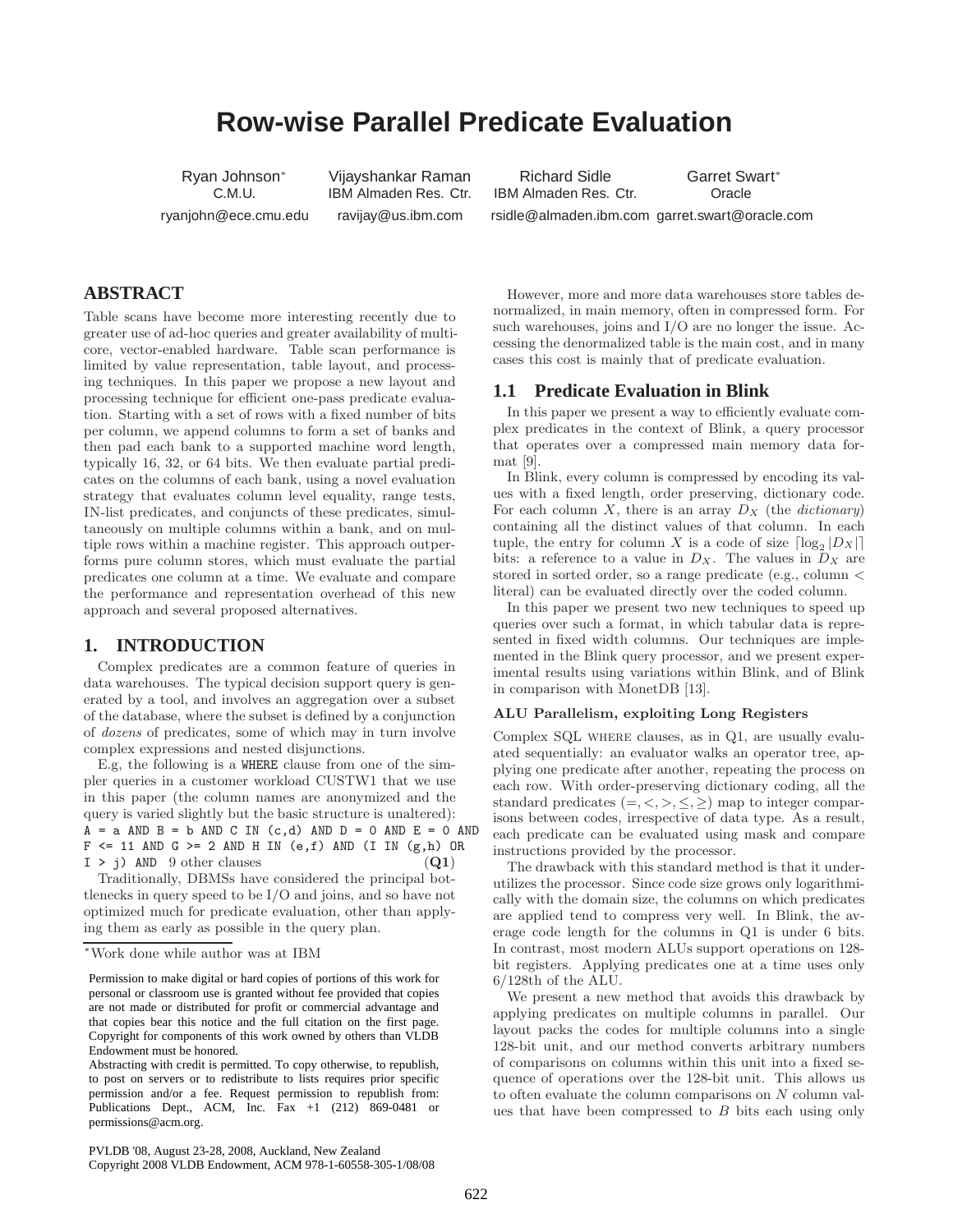$NB/128$  operations, as compared to N operations using the standard method.

We use this method as a primitive in evaluating a general where clause containing arbitrary conjunctions of atomic predicates. We also present similar methods for disjunctions, as well as other more complex predicates such as inlists (e.g, color in "violet", "blue", " purple").

Later we show how these vector primitives can be incorporated into a query planner through the use of a packed vector data type and additional rewrite rules. While our experiments were conducted using a simple rule based optimization, the technique is easy to model so it can be incorporated into a cost-based optimizer.

#### Packing columns into word-sized banks

Besides CPU efficiency, another major factor driving query performance is (memory) bandwidth efficiency. While DBMSs since System R have laid out tables in row-major order, many recent systems use a column-major order, so that each query needs to only scan the columns it references (e.g., Sybase IQ [6], MonetDB [3], C-Store [1]). In this paper we argue that both row-major and column-major layouts are suboptimal: the former because queries have to scan columns that they don't need, and the latter because columns must be padded to word boundaries for efficient access to the columns.

Instead, we propose a family of Banked Layouts that pack arbitrary width columns into fixed size banks, where the bank widths are chosen to allow efficient ALU operations: 8, 16, 32, or 64 bits. We then lay out the table in bank-major order.

Banked layouts present a size trade-off. Wide banks are more compact because we can pack columns together with little wasted space. When a query references many of the columns in the bank, this compactness results in efficient utilization of bandwidth, much like in a row-major layout.

On the other hand, narrow banks are beneficial for queries that reference only a few columns within each bank. In the extreme case, when each column is placed in a separate bank, we get a column-major layout, padded to the nearest machine word size. Banked layouts also make use of SIMD instruction sets on modern processors to allow a single ALU operation to operate on as many banks as can be packed into a 128 bit register. Narrow banks rely on SIMD processing for greater efficiency.

We explore this tradeoff between compactness and columntargeting and present multiple strategies for packing columns into banks. We experimentally compare the performance of these strategies, as well as the column-major layout, using an off-the-shelf column store (MonetDB). Our experiments show that banked layouts beat both row-major and columnmajor layouts.

# **2. BACKGROUND AND RELATED WORK**

Blink is a query processing system that uses a compression method called frequency partitioning [9]. It partitions each table horizontally to allow for more efficient dictionary compression by allowing each partition to have its own set of dictionaries. Since each dictionary need only represent the values present in the partition the dictionaries can be shorter and shorter dictionaries means smaller column codes. In particular, if in partition  $P$  column  $C$  is coded using dictionary  $D_{C,P}$  then the column width is  $\lceil \log_2 |D_{C,P}| \rceil$ 

bits. Since each column has fixed width within a partition, each row has a fixed format in that partition. In [9] we show that frequency partitioning approaches the same efficiency as Huffman coding as we let the number of partitions grow, but has the advantage of generating fixed length codes within each partition. The partition level dictionaries are kept sorted, so that range and equality comparisons can be done without any decoding.

Queries in Blink are executed by compiling the query from value space to code space and then running the query directly on the compressed data without having to access the dictionary. This compilation from value space to code space has to be done separately for each partition, because the dictionaries are different for each partition. To limit this overhead we set a upper limit on the number of partitions.

Blink queries consist of a table scan with selection, followed by hash-based group by and aggregation. That is, for each tuple t, Blink evaluates the selection predicate, and if it passes, it computes the tuple's group index and updates the aggregate values for that index with values extracted from the tuple. This process runs in parallel on as many cores as are available, each core running the query on a separate partition, and the resulting aggregates are finally combined to produce the final answer.

In this paper we focus on the efficiency of predicate evaluation in such a table scan. Predicate evaluation often dominates the query run time, because warehouse queries typically have low selectivity. This work is not specific to Blink, it is applicable to any system with fixed width columns. However it is especially interesting for use with Blink because the average column width is much smaller due to frequency partitioning. This means that the number of columns that can be packed into a machine word is higher, and thus opportunities to perform multiple column operations in each word operation are greater.

# **2.1 Related Work**

We can categorize a physical data layout by three criteria: value coding, data placement, and data padding.

- Value Coding: Many systems have used variants of dictionary coding to encode column values. The scope of the dictionaries varies widely, and includes per column dictionaries[10], per table dictionaries[12], or per disk block dictionaries[8].
- Data Placement specifies how the coded data is arranged in memory or on the file system. There is a wide variation of techniques used. Some important ones are:
	- Row-wise Slotted Page. A portion of the page is used as an index into the rest of the page, mapping the slot number to a byte offset in the page. This allows for records to be rearranged inside the page without changing the Row IDs. This update-optimized format is used by all the major database vendors.
	- Column-wise File Packed. Each column is stored as a separate contiguous chunk, using the same ordering. An insert appends to each chunk. This format is used by C-Store[1] and Sybase IQ [6], and MonetDB [4].
	- Row-wise Paged, Column: Each page stores complete rows, but within a page each column is stored separately. Rows are joined positionally. This approach was pioneered in PAX [2].
	- Row-Partitioned and Column Banked: In Blink, rows are frequency partitioned, and within each partition the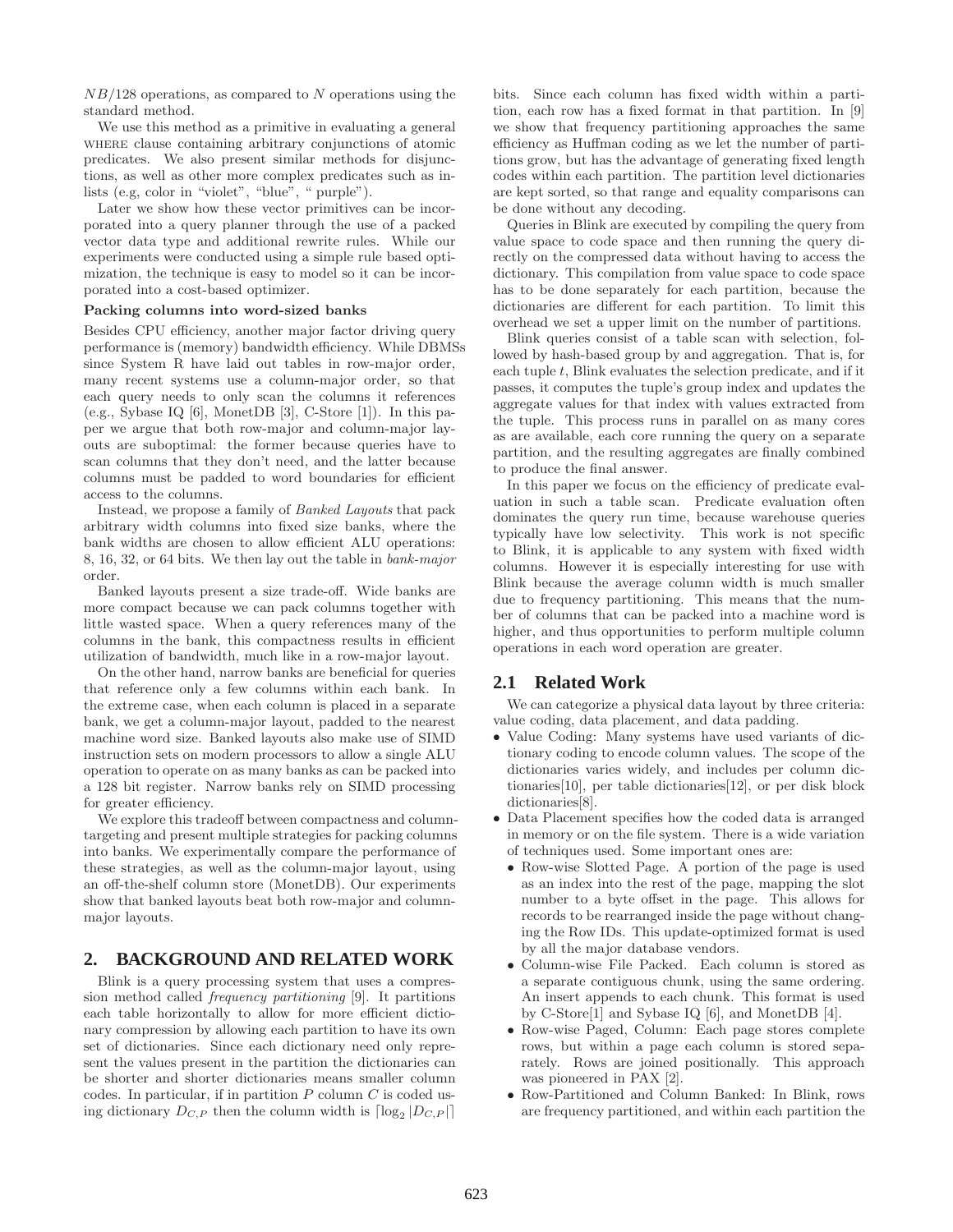columns are partitioned into vertical banks. Rows can be joined positionally.

• Data Padding is done to match the storage format of data with the word lengths and data formats of a particular machine. For example, Oracle RDBMS aligns and pads certain data structures stored on a page so that a pointer into a page can be cast to a pointer to a C struct, avoiding the need to copy data into an ancillary structure. Many databases optimized for fast execution align data on word boundaries (e.g., C-Store). However padded formats can take up more space in storage. MonetDB/X100[3] keeps data in memory without padding, but pads inside the processor cache.

A final dimension in physical design is the option of keeping multiple materializations of the same data. Placing data in multiple formats increases the odds that one will be more efficient for a particular query. Materialized views and C-Store projections fall in this category. Our bank design allows banks to contain redundant copies of columns, so as to decrease the number of banks that need to be accessed for an average query. All of these approaches suffer from the problem that the space of possible materializations is exponential in the schema size, and it is hard to choose the right materializations for a particular workload.

A general issue for query processing on SIMD hardware is that the natural bit width of a column often does not match any of the word widths of the processor. C-Store [1] and MonetDB/X100 [3] pad the columns to word width, C-Store as the data is being laid out, and X100 as the data is being read in. Blink does neither, packing columns into words to try and fill every bit. This approach not only obviates the unpacking pass of X100, but also packs each register full of interesting bits rather than zeros, making each ALU operation potentially more valuable. Zhou [11] uses SIMD processing for more than just scanning, but the scan processing is done at word level, as in C-Store.

# **3. REWRITING COLUMN EXPRESSIONS TO WORD EXPRESSIONS**

The main challenge in efficient predicate evaluation is that the data types and operators used in an expression tree are not the operations and data types supported directly by the ALU. An expression tree for a WHERE clause uses operators such as  $\lt$ ,  $=$ , BETWEEN, IN-list, Boolean AND, etc., on column values from domains like VARCHAR, DATE, etc. In contrast, the ALU performs compare, XOR, etc., on 128-bit units, which can be treated (using SIMD instructions) as vectors of machine words with width 8, 16, 32, or 64 bits.

Order-preserving dictionaries help to an extent, because they replace complex, variable width column domains with fixed width dictionary codes. However, these codes can have arbitrary widths that are not word sized, leaving open the question of how to map these column codes onto words.

The usual way of storing fixed width values in machine words is to pad each value on the left with 0s up to the next word boundary, so a 9 bit value would be stored in a 16 bit word, while a 2 bit value would be stored in an 8 bit word. The amount of this padding depends on the distribution of column widths. For example, in a table of 10 columns with widths  $1, 2, \ldots$  10 bits, column-level word padding expands the data from 55 to 96  $(8 \times 8 + 2 \times 16)$  bits per row.

The difficulty with this padding is three fold:

- it increases the amount of space needed to store the data,
- it increases the amount of bandwidth needed to move the data into the CPU, and

• it increases the number of ALU ops needed to process the data (e.g., a comparison involving a 2 bit column has to use an 8-bit comparator).

Column store DBMSs like MonetDB/X100 [3] address the first two issues by packing the data tightly in memory and only padding after loading into cache, but this does not address the third issue. In fact, it further increases the number of ALU operations, because the processor has to do an extra pass to extract the column and pad the values to word width.

In this section, we present an alternative that packs columns tightly into words and processes them in parallel, by operating directly on the packed words. We start by specifying operator algebras over columns and over words, and describe how to map expressions on columns into equivalent expressions on words (Section 3.1). We then introduce rewrite rules for optimizing these word-expressions, by mapping patterns that operate sequentially on individual columns into more efficient expressions that operate simultaneously on many columns, making use of the full width of the ALU (Section 3.2). Finally, we present a policy for building an operation tree out of a general expression (Section 3.3) and invoking these rewrite rules on it (Section 3.4).

For ease of presentation, we assume initially that we can always operate on the the encoded value of each column. For expressions involving arithmetic, LIKE, or comparisons of multiple column values, we need to look at the decoded values. We present this generalization in Section 3.4.

### **3.1 Column and Word Algebra**

SQL predicates apply operators on columns: binary comparisons, Boolean operators (and, or, not), IN-lists, etc. Because we use order-preserving dictionary codes, we can perform these operators directly on the encoded columns. We call these operators a column algebra (CA). The ALU implements a *word algebra* (WA): bit-wise & ,  $\vert$ ,  $\sim$  $(not), \oplus (xor),$  modular addition, subtraction, and comparison operators that produce saturated results – all 1s across the word width for true, and all 0s for false. Using SIMD instructions available on many processors, the word sizes for these operators can be 8, 16, 32, or 64 bits, while achieving the full parallelism of the 128-bit ALU. For example, we can do 16 compares of 8-bit words, or 4 compares of 32-bit words, in a single instruction.

To make this concrete, we use the following query written in CA as a running example:

 $A = 7$  AND B=3 AND C  $\geq$  4 AND D=0 AND (F $\leq$  11 OR G $\geq$ 2) AND H IN  $\{7,99\}$  (Q2)

To write (Q2) in word algebra, we need to map the underlying columns into words. But this depends on how the columns and rows are formatted in memory, so we briefly digress to introduce this format.

#### Banks and Tuplets

This paper introduces a new bank-major layout of relations. A bank represents a vertical partition containing a subset of the columns of the relation, with the fixed width dictionary codes for each column concatenated together and padded to the nearest word length. For example, a bank made up of 10 columns, with widths  $1, 2, \ldots$  10 would be padded from 55 bits to 64. The assignment of columns to banks affects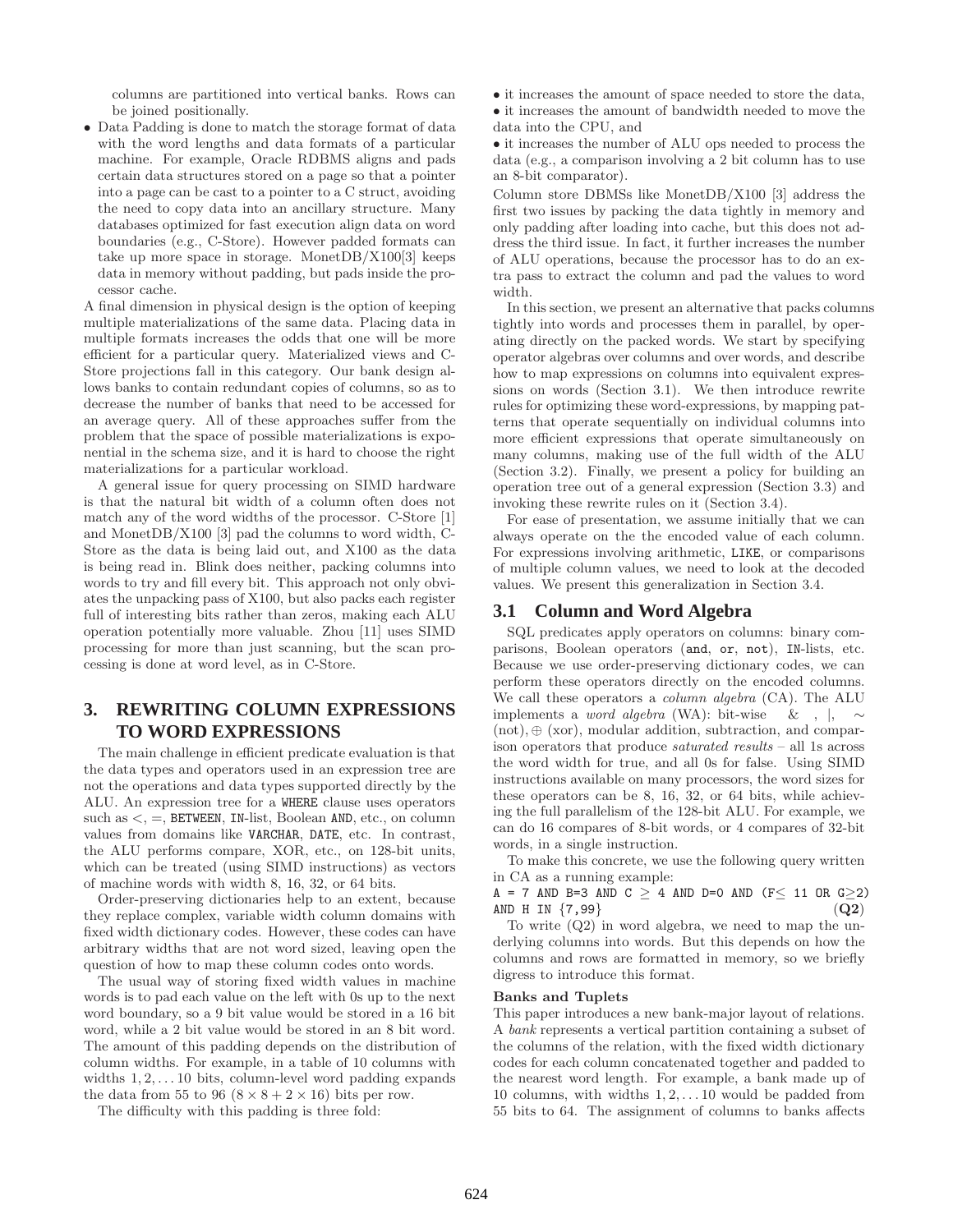the bank width, the amount of padding, and the number of banks "touched" by a typical query. This is the subject of Section 4.



Figure 1: Banked Layout

Banking splits a tuple into multiple words, where each word is a concatenation of column codes. Figure 1 illustrates this with an example involving 3 banks and 3 tuples. We call an individual word-sized unit a tuplet, as it represents a subset of column values from the full relational tuple. A bank is a vector of these tuplets forming a vertical partition of the table. Note that the split into banks is lossless: the full tuples can be reconstituted by positionally joining tuplets from each bank.

Now, we are ready to write our query in word algebra (WA).

#### From column expressions to word expressions

Within a bank, every tuplet has the same word format, with each column occurring at the same bit offset in each tuplet. We denote the set of columns associated with a tuplet  $T$  as  $C(T)$ . Given a tuplet T, for each column  $c \in C(T)$ , we can extract just the code for c, and place it right-justified in a word. We call that word operation  $extract(T, c)$ , and give it a short-form T.c. Extract works by doing a shift and mask on the tuplet:

$$
T.c \equiv extract(T, c) \equiv (T >> shift_c) \& mask_c.
$$

where shift<sub>c</sub> is the (little-endian) column offset in the bank, and  $\text{mask}_c$  is a word with 1s in the bits where  $c$  occurs.

Having mapped each column into a word expression in this way, we next convert operations on columns into equivalent operations on words. Atomic operators  $(=, \leq, \ldots)$  on a column  $c$  can be done on the word  $T.c$ , and the comparisons produce saturated results: e.g.,  $T.A = 7$  produces a word length bit-vector of 1s if true and a similar length vector of 0s if false. Boolean operators such as AND and OR map to their bitwise counterparts  $(\&$ ,  $|)$ .

Now let us apply this to Q2, with columns assigned to banks as in Figure 1. Let  $T1$ ,  $T2$ ,  $T3$  be the tuplet variables ranging (in lock-step) over banks  $\beta_1$ ,  $\beta_2$ ,  $\beta_3$ . Ignoring differences in tuplet width, Q2 can be written in WA as:

$$
T1.A=7 \& T1.B \ge 3 \& T1.C \ge 4 \& T2.D=0
$$
  

$$
\& (T2.F \le 11|T3.G \ge 2) \& (T3.H=7|T3.H=99)
$$

Strictly speaking, the logical OR between  $T2.F \leq 11$  and  $T3.G \geq 2$  does not correspond directly to bitwise operations, because T2 and T3 are saturated to different widths. We have to interpose explicit "saturation-conversion" operations; we discuss this issue further in Section 3.2.3.

#### **3.2 Optimizing Tuplet Algebra**

So far, our mapping from CA expressions to WA expressions has been straightforward. In this section, we show how to run WA efficiently by optimizing commonly occurring patterns in WA expressions. We rewrite patterns that separately extract and operate on several columns from the same tuplet into equivalent expressions that avoid extraction, and instead do word operations over the entire tuplet.

### *3.2.1 Rules for conjunctions*

Conjunctions of column-scalar comparisons  $(=, <, >, \leq, \geq),$ are the most common pattern in SQL WHERE clauses, so we address these first. The examples in the following rules refer to the banks in Figure 1. For ease of explanation, we assume that each column is encoded in exactly 3 bits.

- Rule CCE (Complete-Conjunct-Equality) A conjunct of equality tests over all columns in a bank can be rewritten as a comparison of the bank tuplet against a constant, yielding a saturated Boolean result. E.g.,
	- **T1.A** = 3 &  $T1.B = 7$  & **T1.C** = 5 is equivalent to T1 = 011111101. Formally, for tuplet T with n columns,<br> $(Tc_1-a_1)$ ,  $\overline{k}_1$ ,  $Tc_2-a_3$ ,  $\overline{k}_2$ ,  $Tc_3-a_1$ ,  $\overline{k}_1$ ,  $\overline{k}_2$ ,  $\overline{k}_2$ ,  $\overline{k}_2$ ,  $\overline{k}_2$ ,  $\overline{k}_2$ ,  $\overline{k}_2$ ,  $\overline{k}_2$ ,  $\overline{k}_2$ ,  $\overline{k}_2$ ,  $\overline{k}_2$ ,  $\$

$$
(T.c1=a1 \& \cdots \& T.cn=an) \equiv T=A
$$

where A is a word containing the constants  $a_1 \cdots a_n$ .

Rule CE (Conjunct-Equality) Typically, a query will condition on only some of the columns in a bank. So we need to apply a mask of the missing columns to the tuplet before comparing against a constant. As above, this yields a saturated Boolean result. E.g.  $T1.A = 3 AND T1.C =$ 5 is equivalent to T1 & 111000 111 = 111000101. Formally, for tuplet T and columns  $C' \subseteq C(T)$ ,

 $T.c'_1 = a'_1 \& \cdots \& T.c'_m = a'_m \equiv (T \& M) = A'$ where M is a word that masks out all columns  $c_i \notin C'$ and A' is a word with  $a_i$  in the offsets of  $c_i \in C'$  and zeros elsewhere.

Rule CR (Conjunct-Range) The most general of the conjunct patterns is a conjunct of closed range predicates, e.g. T1.A  $>=$  2 and T1.B  $<=$  6 and T1.C between 3 and 5 By applying Rule CR, we will transform this into:  $((T1 - 010000011) \oplus (111110101 - T1))$  & 1001001000  $= 0101110000$ 

For tuplet  $T$ , let  $m_i$  be the most significant bit position of column  $c_i \in C(T)$ . Also let  $s_i = m_i + 1$  be a sentinel bit position immediately to the left<sup>1</sup> of  $c_i \in C(T)$ . Then

$$
(a_1 \leq T.c_1 \& T.c_1 \leq b_1) \& \cdots
$$
  
\n
$$
\cdots \& (a_i \leq T.c_i \& T.c_i \leq b_i) \& \cdots
$$
  
\n
$$
\cdots \& (a_n \leq T.c_n \& T.c_n \leq b_n)
$$
  
\n
$$
\equiv ((T-A) \oplus (B-T)) \& S = (A \oplus B) \& S
$$

where A, B are words containing the values of  $a_1 \ldots a_n$ and  $b_1 \ldots b_n$ , respectively, and S is a mask with bits  $s_1 \ldots s_n$ set to 1, and all other bits to 0. Figure 2 illustrates how  $s_i$  is related to the other bits in a tuplet. In the example, the ranges on A, B were one-sided. To apply Rule CR, we synthesized the missing side by testing against zero or the maximum field value as appropriate.

Rules CCE and CE are straightforward, and allow us to deal with all equality predicates on a bank using only one or two ALU operations, respectively.

Rule CR is more general, but it is less obvious why it works. We give the formal proof in Appendix A, but here is

<sup>&</sup>lt;sup>1</sup>We use a little-endian numbering scheme for bits, where bit zero of the machine word is the the least significant bit.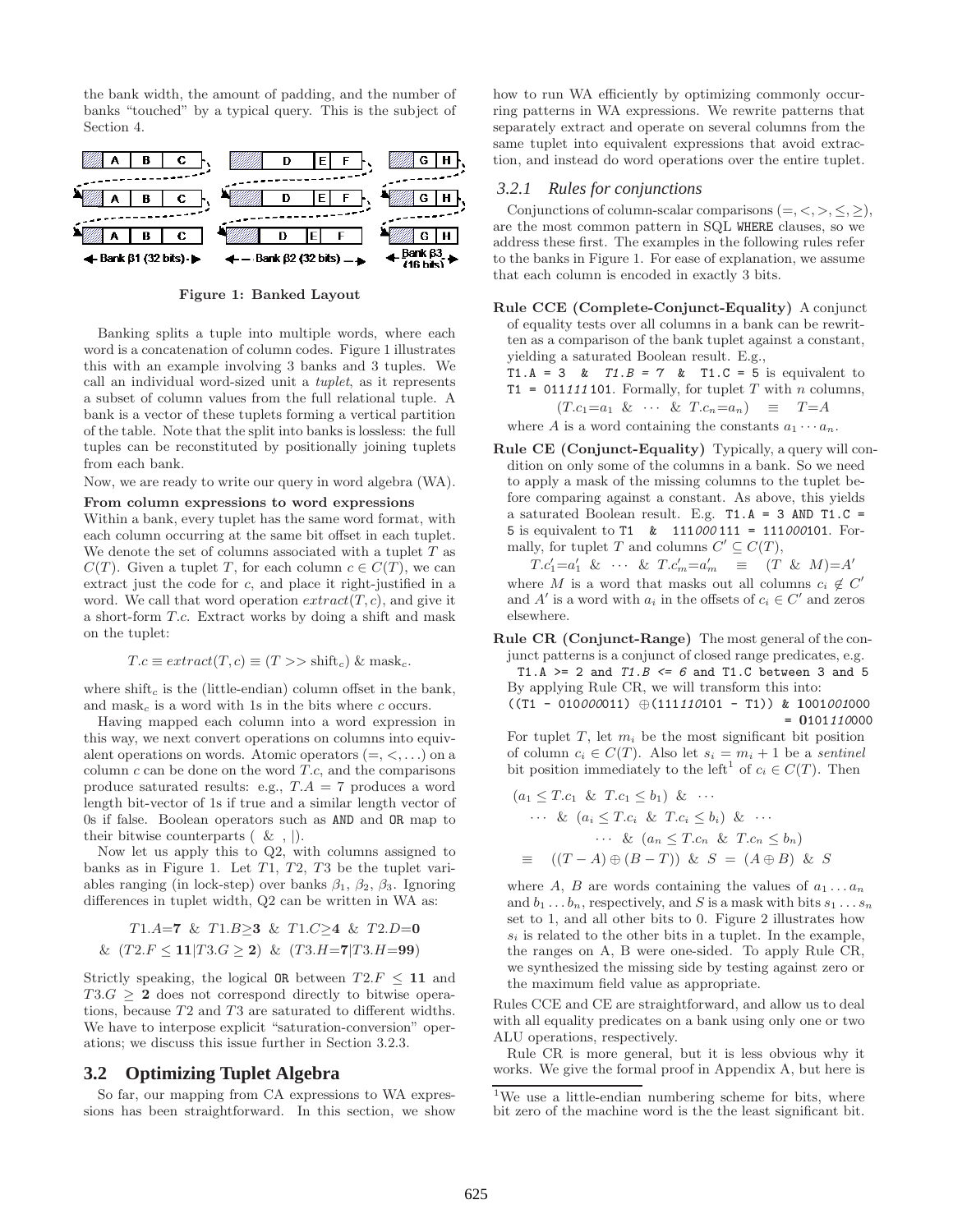

Figure 2: Depiction of a 32-bit tuplet containing six columns, as well as the  $m_i$  (most significant) and  $s_i$ (sentinel) bit positions for column  $c_1$ .

an intuitive argument. Suppose we have a bank containing only one column, x, and wish to test if  $a \leq x \leq b$ . Assuming that x, a, and b are non-negative (sign bit  $= 0$ ), observe that

$$
(x-a) \oplus (b-x) \ge 0
$$
 iff  $a \le x \le b$ 

If  $x < a$  the first term will become negative (i.e., a nonzero sign-bit), while the second term becomes negative if  $x > b$ . Both cannot happen at the same time (because  $a \leq b$ , so XORing them together produces a negative result if either input was negative.

In a general tuplet, multiple fields are packed together, with no space reserved for a sign bit. Instead, we interpret the *sentinel* bit as a sign bit for  $x$ , even though that bit belongs to a neighboring column. Rule CR compensates for this via the  $A \oplus B$  term. The mask with S is to ensure that the final comparison ignores non-sentinel bits.

#### Applicability of Rule CR

Rule CR as stated only deals with two-sided, closed range tests, on all the columns in a bank. But by appropriately setting the range bounds, it can handle all conjuncts of the form column op scalar, where op can be  $=, <, >, \le$ , or  $\ge$ :

- equality tests: covered by setting  $a_i = b_i$  for the appropriate columns  $(a_i, b_i)$  are the range bounds).
- one-sided range tests: covered by setting  $a_i = 0$  or  $b_i =$  $2^{\text{col width}} - 1.$
- range tests on a subset of the columns in a bank: covered by setting  $a_i = 0$  and  $b_i = 2^{\text{col width}} - 1$  for the columns not being tested.
- open ranges  $\left\langle \langle \rangle \right\rangle$ : A dictionary coded column always has a discrete domain, in which every value has a well defined successor and predecessor. So we convert open ranges into closed ranges by changing the literal.

#### Performance benefit of Rule CR

In the output of Rule CR, the  $(A \oplus B)$  & S part is a constant that we precompute. So to apply Rule CR we only need five ALU operations on the tuplet: two subtractions, two bitwise operations, and an equality comparison. Through microbenchmarks, we have measured that this method outperforms the extract()-based equivalent whenever the conjunction affects two or more columns within a bank.

While efficient, Rule CR suffers one limitation: the most significant bit of the tuplet must be padding, or the left-most column will not participate in any comparisons. However, this limitation is minor because most bank layouts contain at least one padding bit anyway. Even if not, range tests on the left-most column can be handled using the machine's native word comparison instructions, without a column extraction.

#### *3.2.2 Rules for column-wise results*

A significant number of SQL WHERE clauses contain dis-

junctions and arbitrary Boolean combinations of basic comparisons. Disjunctions in particular bring two new challenges compared with conjunctions. First, they often compare the same column against multiple constants (e.g,  $3 \leq$ x or  $x = 5$  or  $x > 7$ , which requires multiple operations on each tuplet. Second, they tend to break up conjunctions within a bank. In the worst case, every column in a bank is involved in a predicate, but each column belongs to a different conjunct than the others. This again requires a separate operation for each conjunctive test. Another consequence of disjunctive break-up is that many conjuncts will combine columns from two or more banks, which imposes extra processing to make the results compatible with each other.

One way to improve the efficiency of arbitrary Boolean combinations is to develop rewrite rules that keep the results of each column comparison isolated from its neighbors and easily accessible in a single bit inside the tuplet. Some of the conjunction rules (CE and CCE) do compute the independent results, but these results are spread unpredictably throughout the tuplet. CR actually couples results such that failed comparisons can change the outcomes of other comparisons, making it impossible to use for other than computing conjunctions.

Independent and accessible comparisons greatly increase our flexibility in evaluating arbitrary Boolean combinations of comparisons. We can combine the results of many column comparison operations over the same bank before comparing the results (thanks to the results residing in a single bit), which significantly reduces the number of column extracts and comparisons that must be made. Because modern machines often have multiple ALU functional units but only one comparator, this approach also improves processor utilization. Using Rules SC and SD we can also choose subsets of columns for use in conjuncts or disjuncts. This allows a query optimizer to pack multiple unrelated tests on distinct columns into the same bank operation and then split the results afterward.

We start by giving an intuitive view of the rewrites we do, before going into detail.

Rule ME (Multiple-Equality) If there are multiple equality tests involving different columns from the same bank, we can compute these column-wise partial results in parallel by applying a variant of Rule CE above, then postprocessing the output to place an indicator in the most significant bit of each column. These individual partial results can then be used in an arbitrary Boolean combination, often using rules SC and SD below. E.g. (T1.A  $= 3)$  ... (T1.B  $= 7)$  is equivalent to

$$
D = T \oplus 011111000
$$

 $R = D \mid ((D \& \sim 100100000) + \sim 100100000)$ 

Formally, let A be a constant tuplet constructed as in Rule CE and let  $m_i$  be the most significant bit position of column  $c_i$  in tuplet  $T$ 

$$
D = T \oplus A
$$
  

$$
R = D|((D \& \sim M) + \sim M)
$$

where M is a mask having 1s only at the  $m_i$  bits. Then  $R[m_i]=0$  iff  $T.c_i=A.c_i$ 

Rule MR (Multiple-Range) If there are multiple constant range tests involving columns from the same bank, we can compute these partial results in parallel by constructing two constant tuplets, one representing the low end of each range, the other the high end, as in Rule CR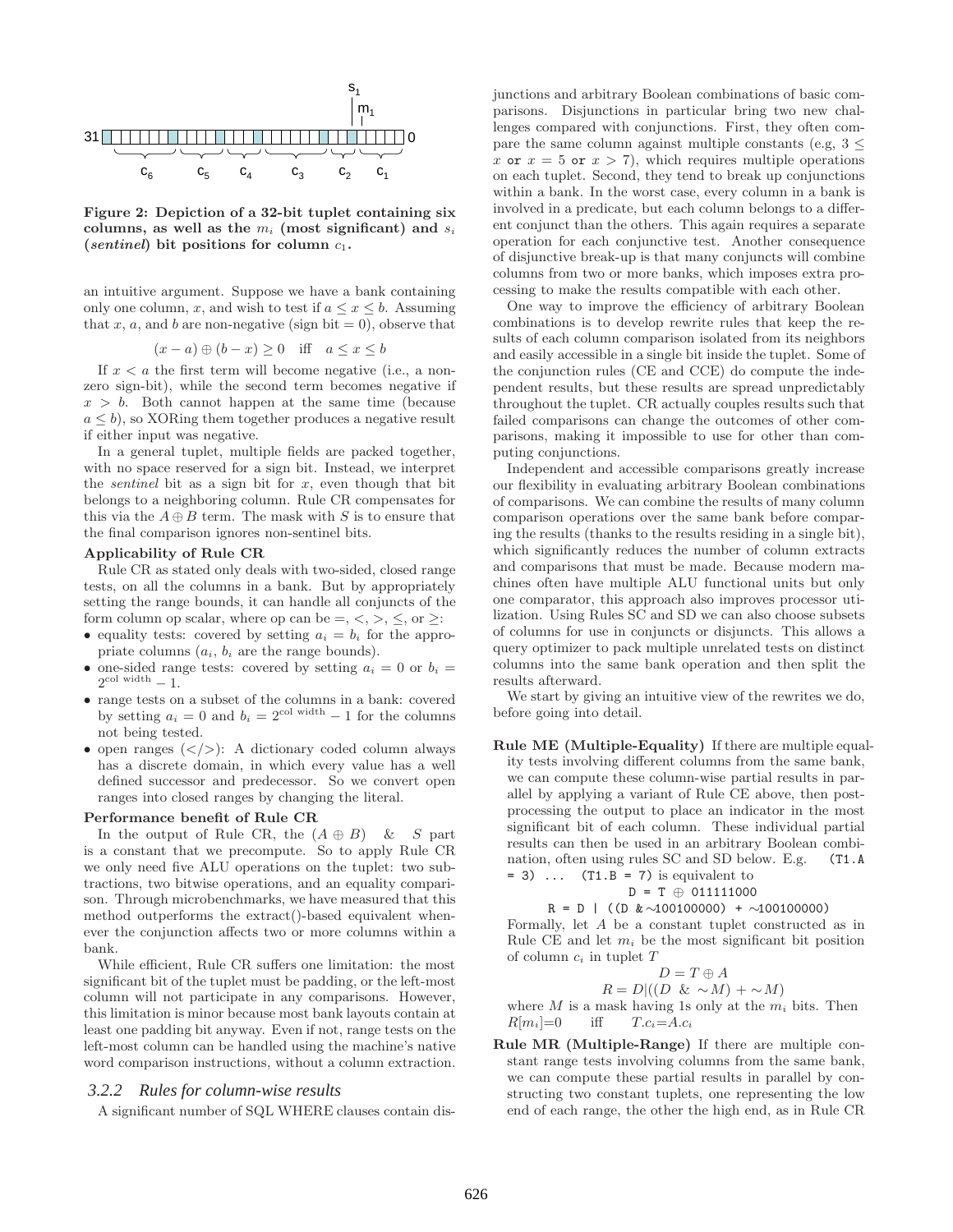above. These two are then subtracted from the bank tuplet in a careful way to determine which columns are in the range, placing the result in the high order bit of each column. These individual partial results can then be used in an arbitrary Boolean combination, often using rules MD, SC and SD below. E.g. if a predicate contains (T1.A BETWEEN 3 AND 5) as well as (T1.B BETWEEN 1 AND 6), we can compute both by doing:

$$
L = (T | 100100000) - 011001000
$$
  
U = 010001000 - (L &  $\sim$ 100100000)  
R = L  $\oplus$  U  $\oplus$  001100000

Formally, let  $m_i$  be the most significant bit position of column  $c_i$  in tuplet  $T$ . Let

$$
C = B - A
$$
  
\n
$$
L = (T|M) - (A \& \sim M)
$$
  
\n
$$
U = (C \& \sim M) - (L \& \sim M)
$$
  
\n
$$
R = L \oplus U \oplus (A \oplus C)
$$

where  $M$  is a bitmask selecting only the  $m_i$  bits, and  $A$ and  $B$  are tuplets containing the lower and upper ranges to compare against  $T$ . Then

$$
R[m_i]=0 \quad \text{iff} \quad A.c_i \leq T.c_i \leq B.c_i.
$$

#### Performance benefit of Rule ME

An equality test on one column requires two operations: a mask to isolate the column and a saturating comparison against a constant value. In contrast, Rule ME requires six operations: XOR, AND, add, OR, mask, and saturating comparison. Therefore, it is only useful when a conjunction or disjunction touches three or more columns in the same bank. But, if the same tuple is to be compared against multiple constants (see Rule MIL, below), the banked layout wins when even two columns are used together. Finally, many machines feature multiple ALU units and only one comparator, further favoring the banked approach (which potentially requires fewer saturating comparisons)

Performance benefit of Rule MR

A two-sided range test on one column requires four operations: a mask to isolate the column, two saturating comparisons against constant values, plus an AND to combine the results. By comparison, Rule MR requires eight operations: OR, subtract, AND, subtract, two XORS, a mask to select the desired columns, and a saturating compare. Rule MR is therefore useful whenever at least two columns will be accessed together. Further, it uses far fewer (expensive) saturating comparisons.

Comparing Rule ME with Rule MR we conclude that Rule MR dominates in practice – many of the columns in a bank are likely to have range tests applied to them, at which point Rule MR is better. The one exception is IN-list evaluation, which involves many equality tests and no range tests (see Rule MIL).

#### Correctness of Rule ME

We present an intuitive argument for correctness here. The full proof is similar to that of Rule CR. First, we observe that  $D$  contains a set bit at every position where  $T$ and A differ, and that  $T = A$  iff  $D = 0$ . Suppose that we treat T1 as containing three columns, each two bits wide and separated by one bit of padding. Then  $D + 011011011$ would set bit  $s_i$  (see Figure 2) whenever  $T.c_i \neq A.c_i$ . This trick would not work without the padding, however, because a failed test on one column would produce a carry that propagates into – and corrupts – the neighbor to its left.

In order to prevent carries from propagating between columns, we make  $m_i$  the *sentinel* rather than  $s_i$ . A comparison can then fail for one of two reasons: either  $D[m_i]$  is set, or one of the other bits in  $c_i$  is set. Rule ME computes a partial result for all bits other than  $m_i$ , placing the output in position  $m_i$ , then ORs that result with D to obtain the final answer. In order to do this, it must mask out the  $m_i$  bits (the D &  $\sim M$  term) and generate a carry for non-zero columns (the  $+\sim M$  term).

### Correctness of Rule MR

This rule uses the same split computation trick as Rule ME in order to stop carries at bit  $m_i$  of each column. It also exploits overflow in unsigned integer subtraction: if  $x < a$  then  $x-a$  will overflow and become a number larger than  $b-a$ , for any  $b > a$ . At the same time, if  $x > b$ ,  $x - a > b - a$  as well, allowing us to test both sides of the range simultaneously.<sup>2</sup>

The rest of the rule splits each of the three subtractions into two pieces, just like Rule ME does (the three &  $\sim M$ terms). This time, however, we use subtraction instead of addition, so we must start with bit  $m_i$  set to stop borrows from propagating to neighboring fields (the  $T/M$  term).

### *3.2.3 Rules to combine column-wise results*

Rule MD (Multiple-Disjunct) When computing the disjunct of two or more comparisons of the same column, we can rewrite the computation to use multiple applications of Rule ME or MR above and then combine the results by taking the OR of the resulting multiple result tuplets. This gives us a separate disjunct value for each column. This may be applied to more than one column at a time. E.g. (T1.A  $\leq$  3 OR T1.A = 5) ... (T1.B between 2 and 4 OR T1.B  $\ge$  6) might become

MR(T1, 000010000, 011100111) | MR(T1, 101110000, 101111111)

Rule SC (Saturated-Conjunct) If there are some high order bit results (as produced by Rules ME and MR above) for which we want the conjunction, then we may rewrite this to mask and test the result bits, yielding a saturated Boolean result. E.g. (T1.A  $\leq$  3) and (T1.B between 2 and 5) becomes

MR(T1, 000010000, 011101000) & 100100000 = 0 Formally, let R be the output produced by applying Rule ME, MR, or MD to tuplet  $T$ . Let  $M$  be a mask with bit  $m_i$  set for each column  $c_i$  included in the conjunction. Then

 $R \& M = 0$  iff all predicates passed

Rule SD (Saturated-Disjunct) If there are some high order bit results (as produced by Rules ME, MR, and MD above) for which we want the disjunction, then we may rewrite this to mask and test the result bits, yielding a saturated Boolean result. E.g. (T1.A  $\leq$  3) or (T1.B between 2 and 5) becomes

MR(T1, 000010000, 011101000) & 100100000

#### $\neq 100100000$

Formally, let R be the output produced by applying Rule ME, MR, or MD to tuplet  $T$ . Let  $M$  be a mask with bit  $m_i$  set for each column  $c_i$  included in the conjunction.

<sup>&</sup>lt;sup>2</sup>the same trick reduces the number of comparisons used in the scalar test by trading one comparison for a subtraction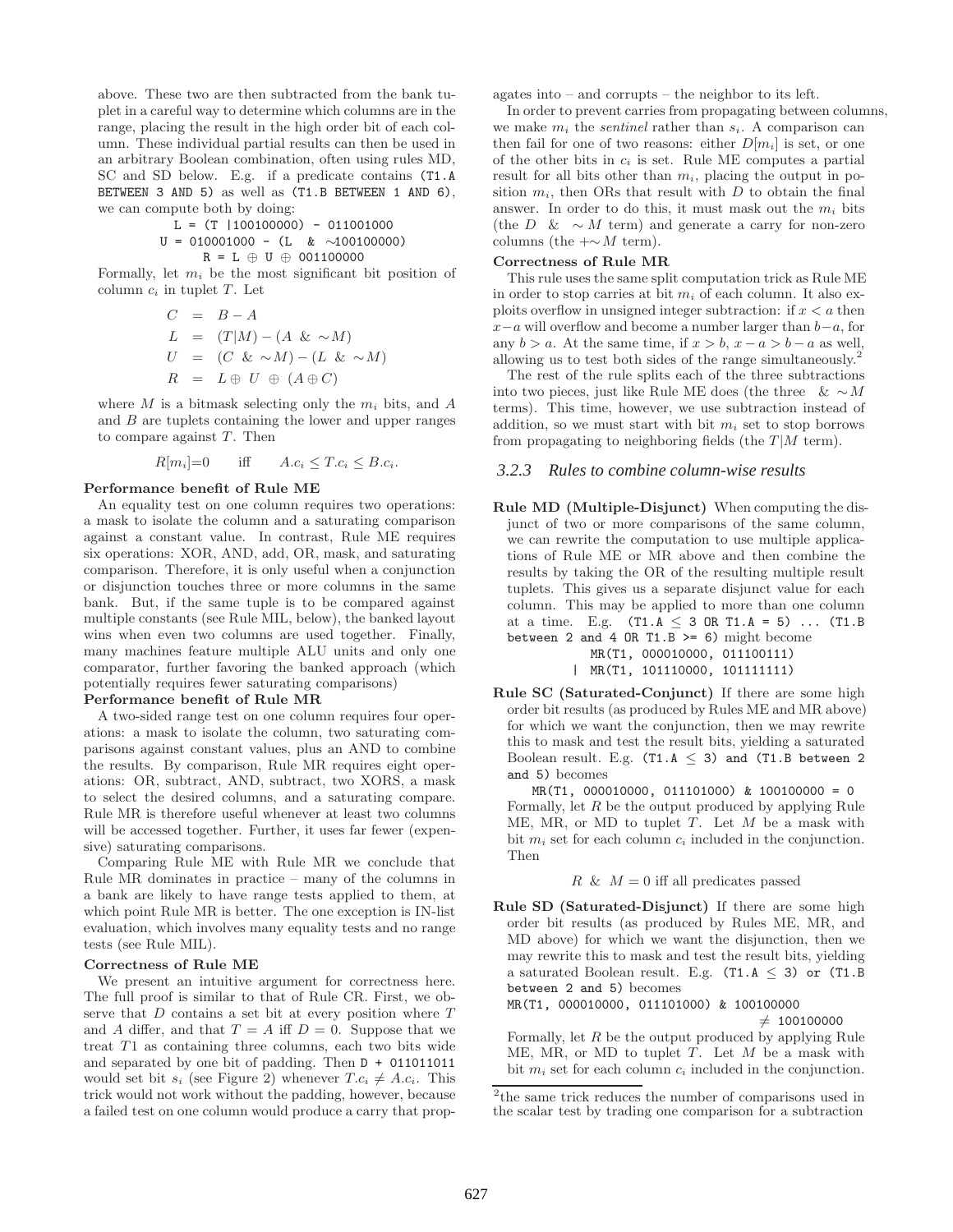Then:

#### R &  $M = M$  iff no predicates passed

Rule MIL (Multiple-IN-list) If we are computing multiple in-list expressions on different columns inside the same bank, we can rewrite the expression using multiple applications of Rule ME above, constructing a sequence of constant tuplets, each containing a list value from each of the columns being tested. These high order bit results may then be combined using Rule MD to see if any of the values for this column match. This rule is often followed by an application of Rule SC to compute the conjunct of the in-list results. E.g.

T1.A IN (1,3,5) ... T2.B IN (2,4,6) becomes  $(R1 | R2 | R3 | R4)$  & 100100000 = 0

where

R1 = ME(T1, 001010000) R2 = ME(T1, 011100000) . . .

Formally, let  $a_{ij}$  be the jth entry from in-list  $I_i$ , of length  $|I_i|$ , on  $c_i$  of T. Further, let  $a_{ik} = a_{i1}$  for  $k > |I_i|$ , and  $A_i$ be a tuplet containing the constants  $a_{ij}$  for each column with an in-list. Finally, let  $n = \max_i |I_i|$ . Then SC(ME(T,  $A_1$ ) | ME(T,  $A_2$ ) | ... ME(T,  $A_n$ )) evaluates the inlist for all columns in T.

Rule BM (Bitmap) So far, all the rules for combining saturated results have assumed that the tuplets involved are the same size. However, tuplets may be anywhere from 8 to 64 bits wide. In order to combine saturated results from different-sized tuplets, we make use of a special vector instruction that extracts the sign bit from each word in a vector register and packs it into 2-8 bits. Once enough tuplets have been processed to fill a 32- or 64 bit bitmap, the bitmaps may be combined using normal bitwise operations. Blink also uses these bitmaps to generate the RID list it passes between predicate evaluation and aggregate computation.

#### Performance benefit of Rule MIL

Short in-lists are quite common in Blink for two reasons. First, many BI queries are produced by GUI front ends in which users select predicate values from drop-down lists. Second, Blink's query optimizer converts some complex predicates into in-lists by evaluating the predicate on the entire dictionary of column values and testing for inclusion in the list of passing dictionary indexes.<sup>3</sup>

Rule MIL excels at evaluating these short in-lists because its cost depends only on the length of the longest in-list, rather than how many in-lists a bank is involved in.

### **3.3 Assembling a predicate tree**

Once we have evaluated partial predicates on the columns within each bank, we must combine these partial results into a single Boolean that represents the result of the WHERE clause. There are three ways to combine tuplet results.

If the results come from independent tests on the same tuplet, the results can be combined directly, if desired. inlist evaluation exploits this form of compatibility in order to compute the disjunction on each column before computing the conjunction across columns.

… where

 $((A = 1 \text{ and } C \text{ between } 3 \text{ and } 6) \text{ or } (B < 15 \text{ and } D > 30 \text{ and } E = 5))$ and F in (100,103,105, 107) and G in (3,6,9) and H in (1, 5, 11) and ( $J = 3$  or  $J = 6$ ) and  $K = 56$ 



Figure 3: Sample where clause that shows how to combine results of predicate evaluation on tuplets.

If the results come from tests on the same size of tuplet, a saturating comparison will make them all compatible. The results can then be combined using bitwise AND, OR and NOT operations according to the query plan. This method is especially useful for combining "mix and match" evaluations where subsets of a tuplet's columns were used separately, or where tuplets happen to be the same size.<sup>4</sup>

Finally, if saturated results from differently-sized tuplets must be combined, we use special vector instructions which coalesce the most significant bits of several machine words into a denser bitmap. Once enough tuplets have been processed to fill a 32- or 64-bit bitmap, the bitmaps can be combined. These bitmaps are also used to generate the RID-lists of qualifying tuples, which Blink passes between predicate evaluation and aggregation phases.

Figure 3 illustrates how the different methods combine to evaluate a full query tree. At the top left, results of in-list tests on a 16-bit tuplet are combined directly using bitwise operations before performing a saturating comparison and converting the result to a bitmap. Meanwhile, at the top right, two subsets of columns from a 32-bit tuplet are used as inputs to two saturating comparisons. These intermediate results are then combined using bitwise operations, converted to a bitmap, and combined with the in-list result to deliver a final verdict of pass or fail.

#### **3.4 Policy for invoking rewrites**

Blink processes queries in three stages, with the set of RIDS of qualifying tuples passed from one to the next:

- Fastpath Predicate Evaluation: Currently applies conjunctive range and short in-list predicates
- Residual Predicate Evaluation: Applies remaining predicates with a general purpose expression interpreter
- Grouping and Aggregation

An expression tree in conjunctive normal form is used to represent predicates during (per partition) compilation. The rules are applied to the expression tree to determine which portions will be executed in each predicate evaluation stage. To date we have focused on the most commonly occurring

<sup>3</sup>E.g., given a 3-bit column, it is cheaper to evaluate an inlist containing the (at most 8) values that pass a complex predicate than to apply the predicate on every tuple.

<sup>&</sup>lt;sup>4</sup>There are only a few bank sizes to choose from, after all!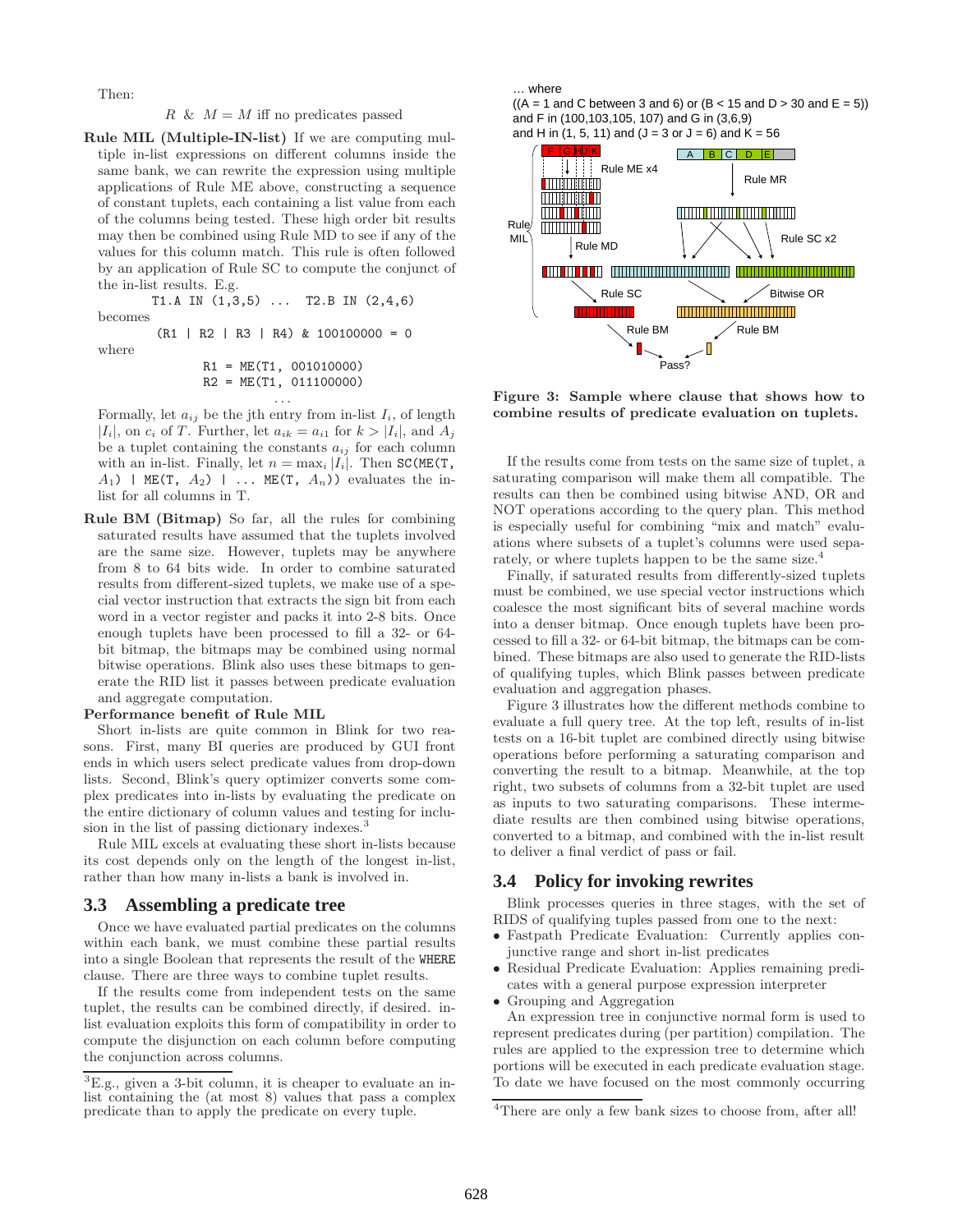predicate patterns and Blink currently processes top-level conjunctive single-column range and short in-list predicates (10 entries or less) in the Fastpath. Rules CR and MIL (and Rule ME, on which it depends) are used, respectively. We choose the more general CR rule over CCE and CE because it subsumes those rules, and in our experience, is almost as fast. We plan to push more patterns into the Fastpath by matching other rules to the expression tree. Rules MR and MD are high priority Fastpath candidates.

Rules CR and MIL are applied in the Fastpath stage to evaluate the range and short in-list conjunct predicates. Compilation clusters predicates of these types according to bank, computes the constants required by these rules per bank, and constructs register-sized (128 bit) vectors of the constants (e.g. there will be 4 copies of the constants in the vector for a 32 bit bank). Execution in the Fastpath stage operates on batches of contiguous tuples from a cell. The predicates are applied bank by bank to batches of vectors of tuplets (again, for a 32 bit bank, 4 tuplets are processed in each operation). The bitmap of predicate results for the batch is converted to a RID-list of the qualifying tuples, and the RID-list is passed to the next stage.

Batched, interpreted execution is used in the Residual stage. The remainder of the expression tree is compiled into an array of operators, each of which takes a vector of inputs and produces an output vector of equal size. For example, LoadBank is the leaf-level operator that takes the input RID list from Fastpath and loads the qualifying tuplets into a result vector. (Each bank is loaded at most once.) The Rules presented in the prior sections apply to the Residual interpreter, but currently column operators such as the primitives for range predicates (e.g. disjunctive ones) and in-lists (short or long) use the standard mask and shift method to extract column values from tuplets.

We have implemented multiple operators for expression tree node types where appropriate to provide efficient methods for a wide range of possible arguments. For example, we have bit map, hash (both perfect and standard), and simple array-based implementations for in-list predicates. The compiler chooses between them depending on the in-list entries (their number, value, and density).

Predicate expression trees frequently contain many nodes of the same type. When linearlizing the tree into an operator array, we cluster together nodes of the same type when possible, because this allows us to amortize the function invocation overhead. A sort of the nodes by tree level (leaf nodes are at level 0), operator, and tree dependency accomplishes this clustering, and rather than generating the base operators for a cluster, a meta-operator is created. The meta-operator invokes the base operator function directly, in a loop, avoiding the usual interpretation overhead of dereferencing the function pointer. Sizeable savings are achieved through this simple optimization when applied to complex predicates.

Wherever possible operators process in compressed code space. Because we have constructed a dictionary of values, we can convert complex predicates on column values, such as LIKE predicates or even subqueries, into in-lists in code space by evaluating the predicate on each element of the dictionary. A Decode operator decompresses when necessary.

The interpreter produces a bit vector of predicate results, with one bit for each input RID. The final step of the Residual stage uses this bit vector to produce the final RID list of qualifying tuples, that is then passed to Grouping and Aggregation.

Blink uses batched, multi-row execution at each stage of query processing as in [7, 3], to exploit ILP and SIMD. Short-circuiting for non-qualifying tuples only occurs between stages. Generally, batched execution on vectors reduces the benefits of short-circuiting and short-circuiting implies branches, which require careful (and suitably amortized) use, due to the high cost of misprediction.

# **4. BANKED LAYOUT SCHEMES**

In Section 3 we briefly introduced the idea of banked layouts to understand row-wise parallel predicate evaluation.

Now we return to this topic: how to choose the right bank sizes and how to assign columns to banks. Recall that a bank is a vertical partition of a table that is sized to be a machine word in width. Fields within the bank are stored right justified, with 0-padding to make up the wasted space.

#### Wide Banks:

From a standpoint of compression, using wide banks (e.g.,  $64 \text{ bits}$ <sup>5</sup> and bin-packing fields tightly into the banks yields the most compact layout. We use the standard first-fit decreasing heuristic for bin-packing that considers the column in order of decreasing width, and repeatedly packs the current column into the first bank with available space, starting a new one if none is found. This is known to pack within a factor of  $11/9$  of optimal [5].

This scheme, called  $B64$ , is very similar to a pure row store, except for the padding bits that wouldn't occur in a row-major layout. Also, the methods of Section 3 allow us to apply predicates on a set of columns in time proportional only to the cumulative size of the banks containing those columns. So if a query applies predicates on most of the columns in the table, the query's CPU time is proportional to the total row size, which is minimized with the B64 layout.

#### Padded-Column Banks:

At the other extreme is a scheme that assigns each column to a separate bank: the smallest bank that will hold it. E.g, a 3 bit column is padded to a 8-bit bank and a 30-bit column to a 32-bit bank. We call this scheme BCOL. We believe that many column store systems use such padded representations: for example, MonetDB/x100 converts tightly packed columns into a (decompressed) word-sized representation [3], and Sybase IQ seems to pad to 16 and 32 bit sizes, according to their manuals.

This layout is ideal for a query that references very few columns, because each bank is at small as it can be for the particular column that it holds. But placing only one column in a bank leads to more padding than with B64, and is inefficient for queries that reference many columns, as we see experimentally in Section 5.

#### Variable-Width Banks:

As a compromise between these extremes, we propose banked layouts that use heterogeneous banks, i.e., have different widths. Having banks of different widths allows us to apply a variation of first-fit decreasing heuristic (as in B64) that limits the "expansion" of a column: (width of the bank holding a column) / (width of the column).

<sup>5</sup>We do not use 128 bit banks because ALUs do not support subtraction on 128-bit banks, preventing the parallel predicate evaluation methods of Section 3.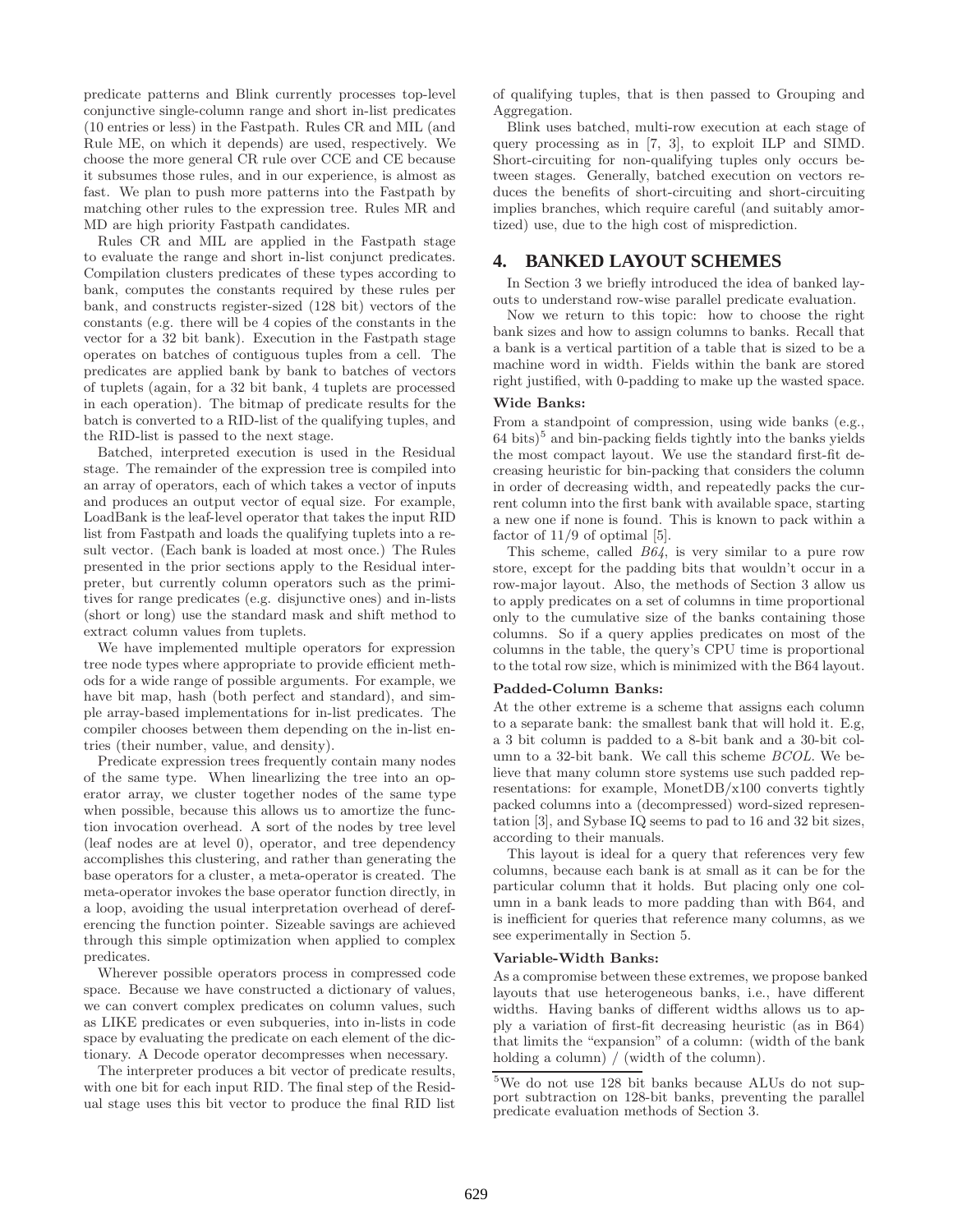The disadvantage of B64 (as compared to BCOL) is that a narrow column may be placed in a wide bank: e.g, a 4 bit column in a 64-bit bank. With banks of different widths, we can restrict that narrow columns be placed only in narrow banks while allowing wide banks to be used for the wide columns. Specifically, our assignment occurs as follows:

- 1. Banks  $\leftarrow \phi$  // Banks is a list
- 2. Sort the columns by decreasing width.
- 3. For each column  $c$  of width  $c_w$  do:
- 4. Let b be the width of the smallest bank that will hold  $c$  (8 for widths 0-7, then 16, 32, and 64)
- 5. if Banks has bank of width  $\in \{b, 2b\}$  with space for c
- 6. Place  $c$  in the left-most such bank in *Banks*.
- 7. Else, create a new bank of size b, place c in it.

In addition to B64 and BCOL, Blink implements two variable-width banks: one with a maximum width of 32 bits: VB32, and one with a maximum width of 64 bits: VB64 (VB32 is usable only if there are no columns wider than 31 bits). Figure 4 illustrates these layout schemes on a table with 8 columns.

On top of these basic layout schemes, there are two additional enhancements.

#### Keeping measure fields separate

Queries do not access columns just for predicate evaluation: they also access them for grouping and aggregation. But there is an important distinction in the frequency of access to these columns.

Columns accessed for predicate evaluation are accessed once for each tuple (modulo short-circuiting, which we generally avoid, as discussed in Section 3.4). But columns that are used in aggregation and group-by are only accessed for each tuple that qualifies the query predicates. Data warehouse queries tend to select 10% or less of the rows in the database, so this difference in usage is significant.

It is hard to take advantage of this difference for group-by columns, because the same column is often used in predicates and in group-bys, for different queries in the same workload. But aggregation is done on the measure columns, which are usually distinct from the dimension columns used for applying predicates. We take advantage of this for the banked layouts by forming a separate bank of the measure columns, and only packing the non-measure columns as described above (we do not apply this optimization to BCOL because we want to retain it as a pure column major layout for experimental purposes). To be workload-insensitive, we identify measure columns purely based on the schema: decimal typed columns in the fact table are deemed as measures.

#### Keeping redundant copies of columns

A second optimization that is enabled by banked layouts is to keep redundant copies of columns in the padding space. For example, the padding space in bank  $\beta_2$  of Figure 4 is wide enough that it can hold a redundant copy of column G. This redundant copy comes for free: no bank is made any wider and no query has to scan any extra bit because of this redundant copy. But for a query that needs this column, the redundant copy could save accessing other banks. For example, a query with predicates on G and D can access bank  $\beta_2$  alone, instead of both  $\beta_2$  and  $\beta_3$ . We currently have not implemented this feature in Blink, but believe it is very promising. In particular, it is easy to see that this approach applied to BCOL always dominates or equals BCOL in the cumulative width of banks accessed for a query, irrespective of the number of columns referenced in the query.

# **5. EXPERIMENTAL RESULTS**

We now present a detailed experimental evaluation of the two main topics covered in this paper: the row-wise parallel predicate evaluation methods (Section 5.1), and the banked layout schemes (Section 5.2).

The main dataset we use for these experiments is an actual customer dataset CUST1, with about 120 columns and 28.6 million rows. The table occupies about 17GB (4910 bits/tuple) as a .csv and 25GB when stored uncompressed in a traditional commercial DBMS.

We denormalized and loaded this dataset into Blink, and ran experiments on an x86 server (4 Quad-core Opteron x2350 processor, 2.0GHz, 32GB RAM). We also ran the same queries against MonetDB (Feb 2008 release, from http://monetdb.cv a column-store, on an identical machine. The entire dataset fit into memory for both DBMSs. All measurements were done by running each query 9 times, and taking the average of all but the worst and best number. All experiments were run single-threaded, to focus attention on CPU costs.

Some recent papers have compared column stores against commercial DBMSs and found differences of orders of magnitude in speed, and have generally attributed these to the layout: column-store vs row-store. But today's commercial DBMSs were not designed for modern memory-intensive hardware configurations or for read-mostly environments. Some of the banked layouts of Blink are quite similar to rowstores, especially B64, which uses wide banks. By comparing Blink against MonetDB, we study how row-store-like layouts compare against column-store layouts on two DBMSs that are both designed for modern hardware.

We wish to point out that MonetDB performance is known to suffer due to full materialization of intermediate results. This is one of the main motivations for MonetDB/X100, which avoids such materialization [3]. The MonetDB/X100 is not publicly available at the moment, we would like to rerun our experiments when it becomes available. MonetDB is designed to require no tuning and has automatic and selftuning indexing. Other than following the standard installation and configuration instructions, we did no further tuning of MonetDB. We did denormalize the inputs and wrote the queries against this denormalized schema, so that neither Blink nor MonetDB had to do joins.

## **5.1 Value of Parallel Predicate Evaluation**

We start with an investigation of the benefit of applying our rewrite rules for simultaneous predicate evaluation within a bank. We run a suite of queries of the form: SELECT SUM(col), COUNT(\*) FROM table WHERE conjunction of single column predicates GROUP BY cols

Since our focus is on predicate evaluation, we choose the group-by columns so that there are always less than 10 distinct groups: this makes sure that the group-by and aggregation operations are cheap and do not factor in the results.

For our first experiment, the query WHERE clauses are a conjunction of range predicates, with ranges chosen to have a selectivity of 10% each. We choose one such predicate on each column, and form queries by gradually AND-ing together predicates from more and more columns. We use the B64 layout, and add predicates on columns in the same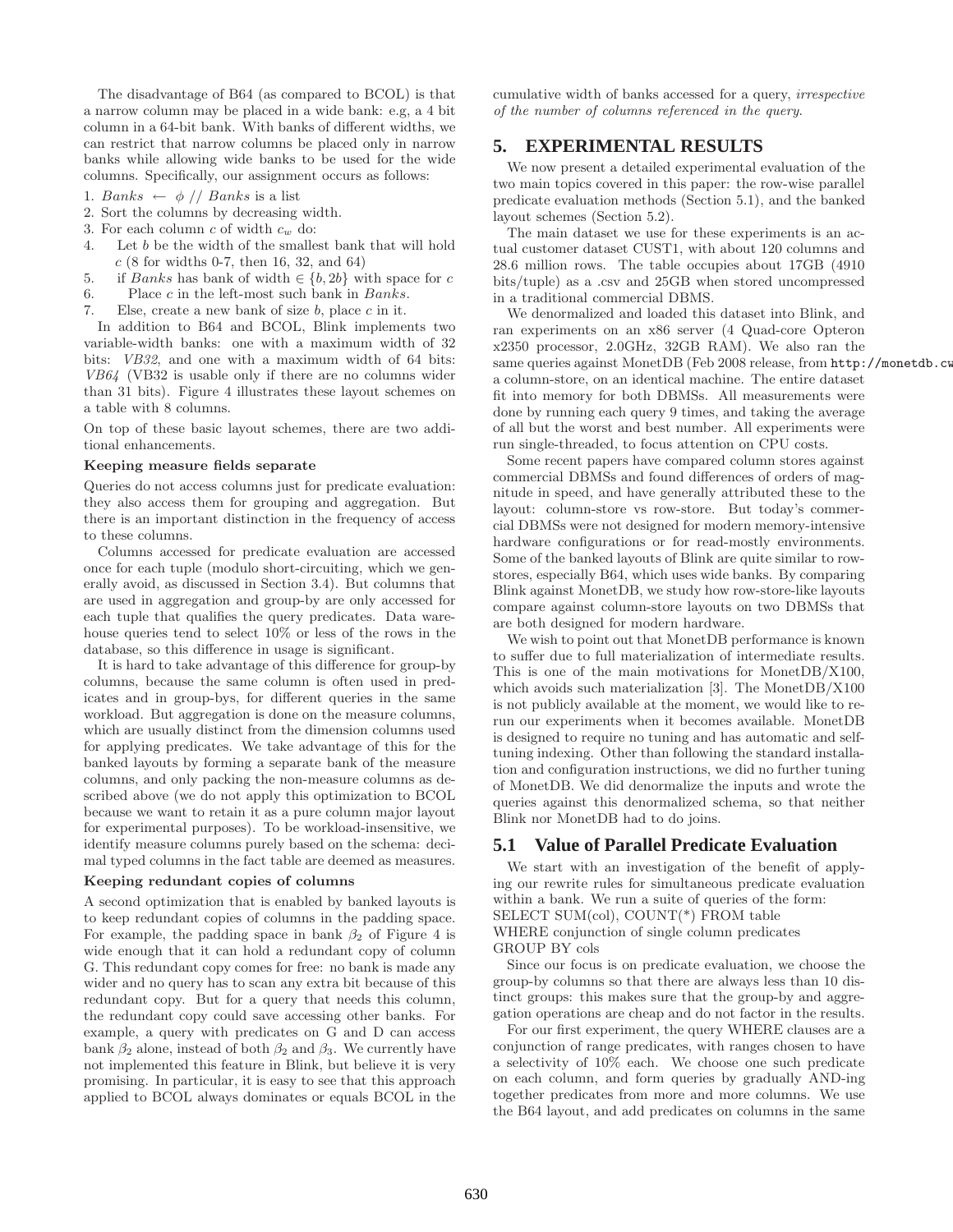

Figure 5: Synthetic queries with increasing number of Figure 6: Synthetic queries with increasing number of predicates predicates (full results for MonetDB is in Figure 13)

order that columns are laid out in banks. Our motivation is to evaluate the benefit of simultaneous predicate evaluation within a bank, and validate our claim that simultaneous predicate evaluation allows us to apply arbitrary numbers of conjunctive predicates within a bank, for one fixed cost.

We run these queries on MonetDB and two versions of Blink: the mainline version that uses the rewrite rules of Section 3 (*BlinkParallel*), and one which uses the traditional sequential evaluation strategy of testing one predicate after another  $(BlinkSerial)$ . The sequential evaluation strategy is also a carefully tuned one: in particular, it uses batched execution as described in Section 3.4 to amortize the overheads of function call invocations and branches, and uses SIMD instructions to apply predicates over banks from multiple tuples in parallel.

Figure 5 plots the running time as we add more predicates on more columns, for BlinkSerial and BlinkParallel. Notice that the numbers from BlinkParallel show a pronounced staircase behavior. The plateaus in the staircase correspond to the addition of predicates on the same bank, and the jump-points in the staircase correspond to the addition of the first predicate on a new bank. This staircase behavior shows the value of the rewrite rules of Section 3: the running time is determined by the number of banks accessed, irrespective of the number of predicates within that bank. In contrast, the times for BlinkSerial increase almost linearly with the number of predicates. This is to be expected because BlinkSerial does no short-circuiting and instead prefers the advantages from batched execution.

Figure 6 plots the same running times, but comparing BlinkParallel and MonetDB. MonetDB does short-circuiting by materializing results after each column has been processed; so selectivity is an important factor. We plot curves for per-predicate selectivities ranging from 2% to 90% (MonetDB timings for 50%, 90% are plotted in the appendix). At all selectivities above 2%, BlinkParallel outperforms MonetDB. At 2% selectivity, MonetDB outperforms Blink by a factor of two after multiple predicates are added. This is due to short-circuiting (at 2% selectivity, even after 5 predicates are added no tuples qualify). Notice also that the running times for MonetDB are linear in the number of predicates, as long as the selectivity is not too low, whereas the running times for Blink show up as flat lines – they are in fact step functions similar to that of Figure 5.

### **5.2 Speed & Compression of different Layouts**

Next, we turn to an experimental study of the various layout schemes. Our primary goal is to see how the different banked layout schemes compare on compression and query speed, for different kinds of queries (those that touch few columns, those that touch many columns, etc.).

Experiment 1: Compression Ratios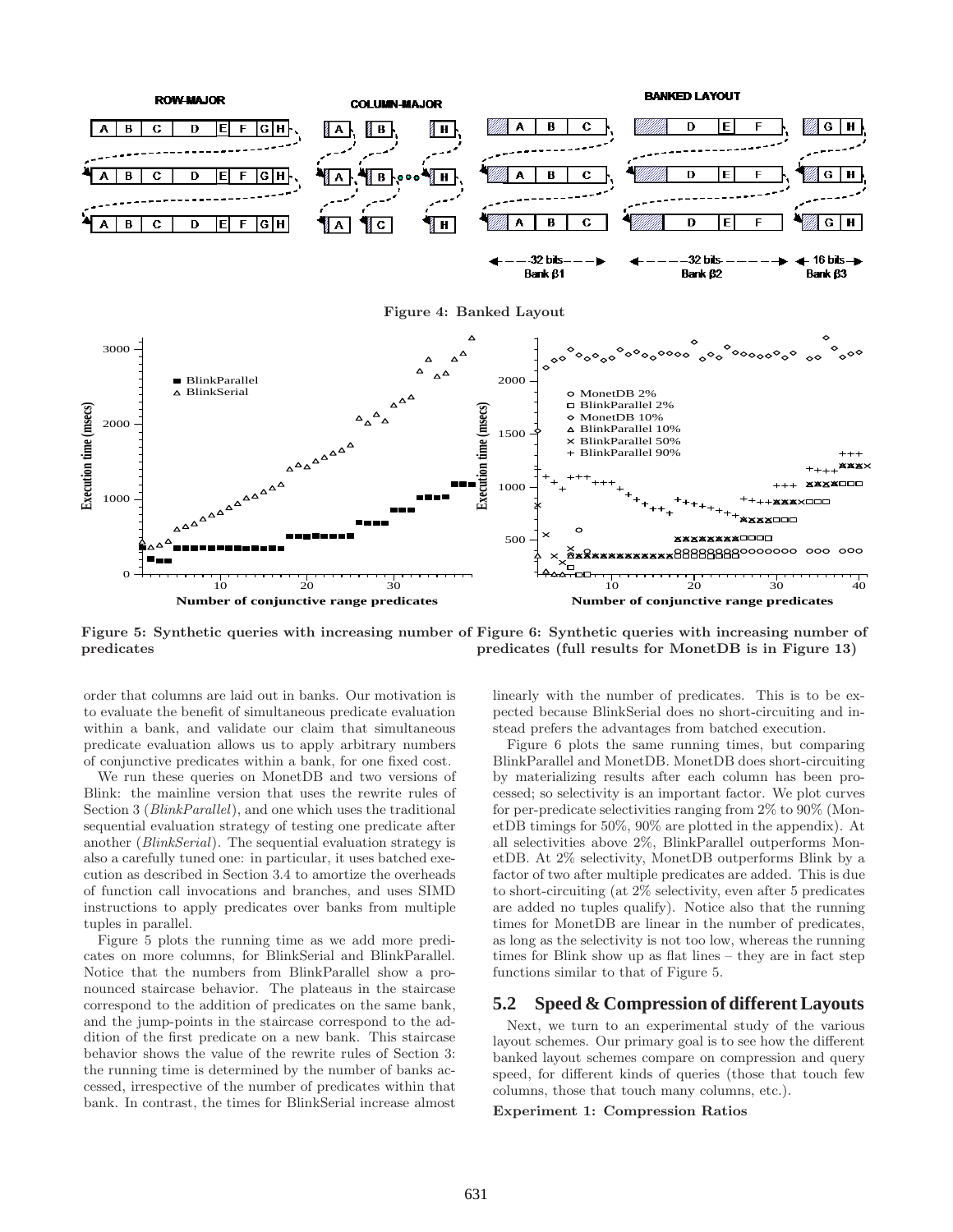

Figure 8: Query speeds vs layout, for random queries





Figure 11: Query speeds for real queries (MonetDB)

We start with the compression achieved using each layout scheme. Figure 7 plots the compressed sizes and compression ratios for CUST1, a customer dataset. Notice that compression is maximum for the row stores, and least for the padded column store. The banked layouts fill out the spectrum between these, with wide banks behaving like row stores and narrow banks behaving like column stores.

#### Experiment 2: Speed

We now move to query speeds. The main way in which the column layout affects query speed is in terms of how much data is processed during the query. If each column goes into its own bank, each query processes the minimum number of columns needed, whereas if multiple columns are packed into a bank, the query can process more columns than it needs. But, as discussed, the number of columns processed is not well correlated with the number of bits processed: the thinbank, one-column-per-bank layout has to do more padding than the wide-bank, many-columns-per-bank layouts.

To quantify this tradeoff, we run two kinds of experiments. 2a. Real Queries: First we run a suite of 9 real queries from a customer workload CUSTW1. These queries are all of the form: selection with group-by over key-foreign key joins on a star schema. The joins are removed because of our denormalization, so the query is a table scan with aggregation. The predicates are similar to query Q1 of Section 1. These are more complex than typical benchmark queries in that they contain many disjunctions and in-lists. Furthermore, each query computes 10-20 aggregations (all SUMs).



Figure 12: Query speeds for real queries (Blink)

Figure 12 plots the run times on each layout. These timings show the banked layouts beat the padded column layout by up to 50%. Among the banked layouts, the variable-sized bank layout (VB32) wins on most queries. One disadvantage of the padded column layout BCOL for these queries is the large number of aggregations: the banked layouts place them in a single bank while the column layout has to access each aggregation column individually. This suggests that even a pure column store should keep measure attributes separately in a row-major bank.

Figure 11 plots the run times of the same query running on MonetDB. Notice that the MonetDB numbers are in seconds: about 3 orders of magnitude slower. This huge difference (as opposed to the small differences between BCOL and the other banked layouts within Blink) suggests that the reason goes beyond column vs bank major layout. MonetDB was comparatively slow in the previous experiments, but the difference was not so dramatic so we think that the materialization of intermediate results and the complexity of in-lists might be a possible cause. For Query 3 and up, we noticed via vmstat that MonetDB was doing I/O, even though the database fit comfortably in memory. For Query 1 and 2 we did not notice such I/O, but the MonetDB timings are still an order of magnitude slower than Blink. The rest of our experiments do not involve MonetDB.

Next, we run synthetic workloads to understand the tradeoffs between the layouts in greater depth.

#### 2b. Random Queries: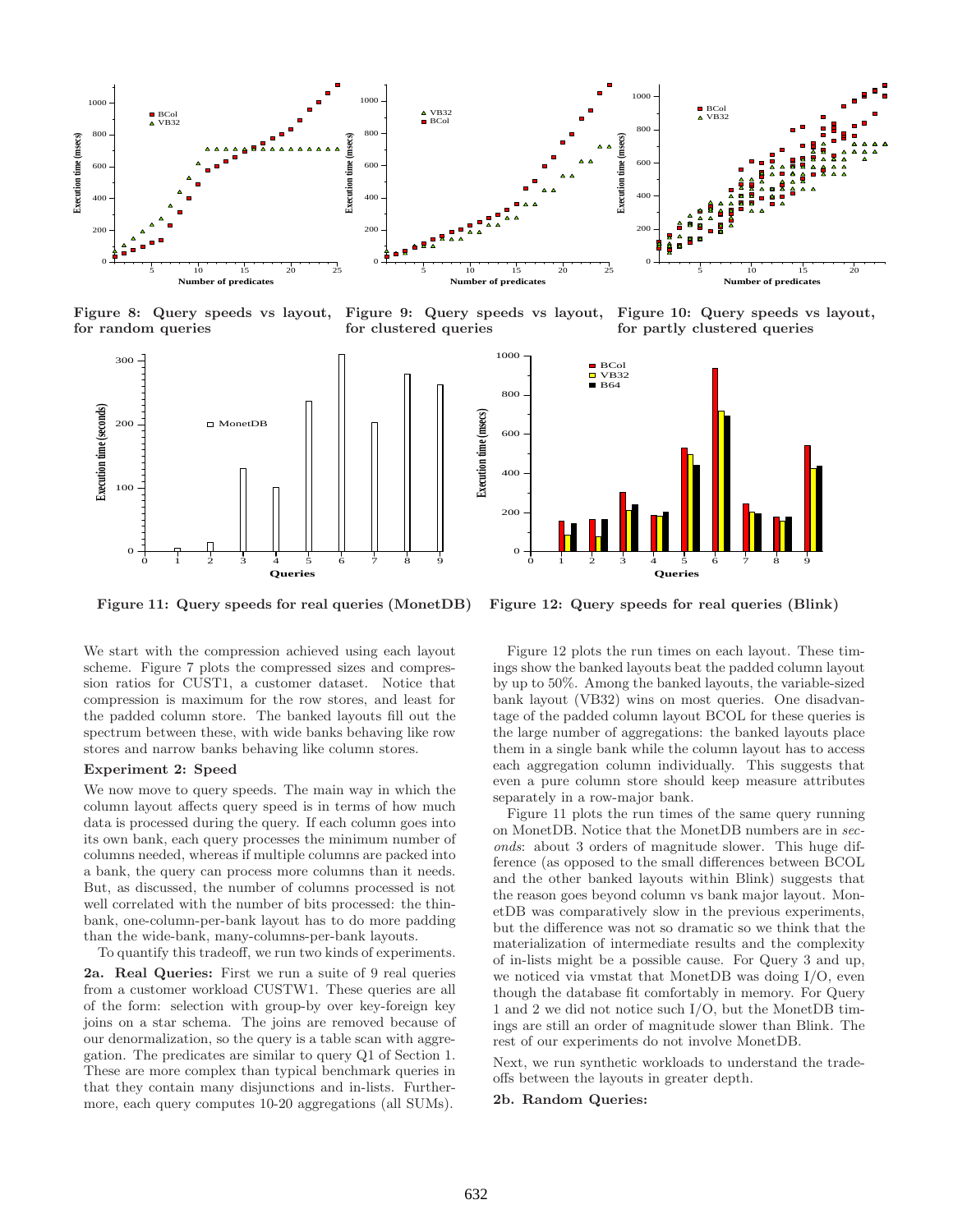

Figure 7: Compression ratios obtained by various layout schemes on a real dataset CUST1, of original (csv) size 17GB (4910 bits/tuple). BCol is the padded column layout, B32 (B64) uses 32-bit (64 bit) banks, VB32 (VB64) uses (64), 32, 16, and 8 bit banks, and Row is a pure rowstore that does no padding.

We start with a suite of queries that touch a random subset of columns in the table. Each query is of the form SELECT  $SUM(a)$  GROUP BY b WHERE ..., with an increasing number of conjunctive range predicates. To ensure that aggregation does not become the bottleneck, the predicates are chosen to be highly selective  $( $0.1\%$ ). Figure 8 plots the run times$ of these queries on Blink with two data layouts: BCOL and VB32. VB32 was chosen to represent the banked layouts because it is a good compromise that generally worked well. Notice that with VB32, run time increases until about 10 predicates (when there is a predicate against a column on every bank), and then stays constant. This is due to the simultaneous predicate evaluation within each bank. For the padded-column layout, run time continues to increase as more predicates are added.

2c. Predictable Queries: Next, we consider a situation in which the query workload is known up front and can be used to cluster columns into banks. Figure 9 reruns the same experiments, but with query predicates that are completely clustered by bank. That is, we add predicates on columns in the same order in which they are laid out in banks. Notice that the banked layout exhibits a staircase-like curve because additional predicates on the same bank do not affect run time. As the number of predicates increases, the banked layout beats the padded column layout by about 25%.

2d. Partially Predictable Queries: Lastly, we consider a situation between 2b and 2c in which with a 50% chance a predicate is over a random column and with a 50% chance a predicate is over a column that is adjacent (in the bank layout) to another column in the where clause. Figure 10 plots the run times on each layout. The result is not as clear but it is evident that VB32 generally outperforms BCOL, especially at higher predicate counts.

# **6. CONCLUSION**

This paper has focused on two aspects of query processing: data layout, and the way predicates are evaluated. We have introduced a family of bank-major data layouts that vertically partition a table into machine-word sized banks. By packing multiple columns into each bank, bank-major

layouts achieve almost as tight a compression as a tightly packed, row-major layout, whereas a column-major layout achieves poorer compression due to padding. Column-major and narrow-bank layouts scan less data when queries touch only a small number of columns, but a bank-major layout with redundant columns dominates a column-major layout in this regard, irrespective of the query.

On predicate evaluation, our main finding is that traditional query processors utilize only a small portion of the ALU, because they place only one field at a time in a register. We have shown that a query processor can pack many fields into a single register and operate on all of them in parallel, by mapping SQL expressions on columns into machine operations on words. In future we hope to develop this word-algebra further, with more powerful rewrites to take advantage of the vector capabilities of modern ALUs.

Query processing in Blink looks much like a matrix-style computation. Predicate evaluation in a table scan is like computing dot-products on a sequence of field-vectors, where the dot product operator is a comparison. Such operations exploit the parallelism of the ALU well, because of their predictable data access and instruction flow. This points to two directions for work. Can we apply techniques from numerical computing to query processing? Can we do other operations, like grouping and aggregation, as matrix computations?

Acknowledgements: We wish to thank Lin Qiao and Fred Reiss for many useful suggestions during the course of this work.

# **7. REFERENCES**

- [1] D. Abadi, S. Madden, and M. Ferreira. Integrating compression and execution in column-oriented database systems. In SIGMOD, 2006.
- [2] A. Ailamaki, D. J. DeWitt, and M. D. Hill. Data page layouts for relational databases on deep memory hierarchies. The VLDB Journal, 11(3):198–215, 2002.
- [3] P. Boncz, M. Zukowski, and N. Nes. MonetDB/X100: Hyper-Pipelining Query Execution. In CIDR, 2005.
- [4] P. A. Boncz et al. Database Architecture Optimized for the New Bottleneck: Memory Access. In VLDB, 1999.
- [5] G. Dosa. The Tight Bound of First Fit Decreasing Bin-Packing Algorithm Is  $FFD(I)=(11/9)OPT(I)+6/9.$  In *ESCAPE*, 2007.
- [6] R. MacNicol and B. French. Sybase IQ Multiplex Designed for analytics. In VLDB, 2004.
- [7] S. Padmanabhan et al. Block Oriented Processing of Relational Database Operations in Modern Computer Architectures. In ICDE, 2001.
- [8] M. Poss and D. Potapov. Data compression in oracle. In VLDB, 2003.
- [9] V. Raman et al. Constant time query processing. In ICDE, 2008.
- [10] V. Raman and G. Swart. Entropy compression of relations and querying of compressed relations. In VLDB, 2006.
- [11] J. Zhou and K. A. Ross. Implementing database operations using SIMD instructions. In SIGMOD, 2002.
- [12] P. Zikopoulos, G. Baklarz, L. Katsnelson, and C. Eaton. IBM DB2 9 New Features. McGraw-Hill, 2007.
- [13] M. Zukowski et al. Super-Scalar RAM-CPU Cache Compression. In ICDE, 2006.